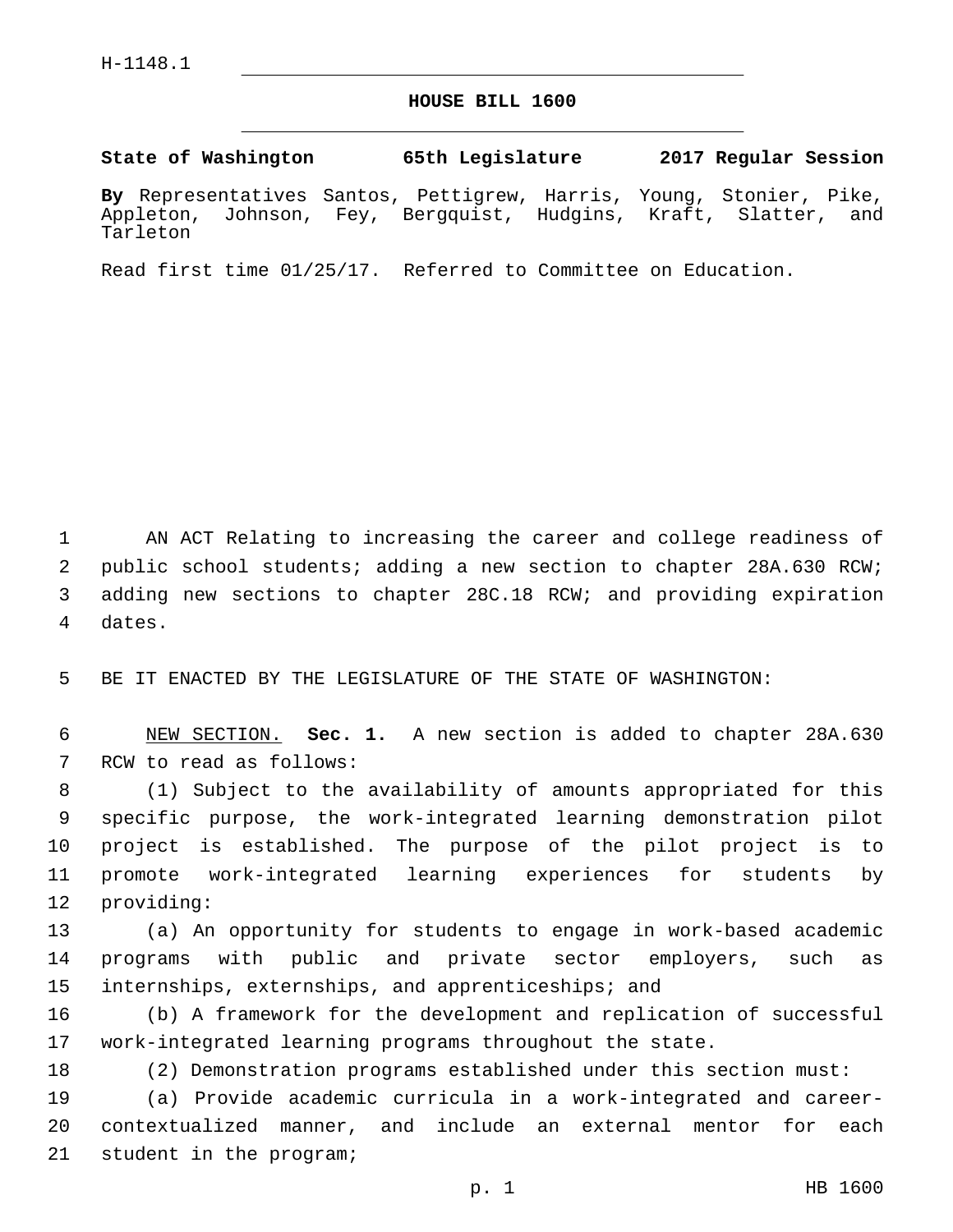(b) Be developed by the participating school district or school in collaboration with students and parents or guardians, local employers, community members, and the office of the superintendent of public instruction;4

 (c) Reflect local circumstances, including local industries, 6 employers, and labor markets;

 (d) Comply with the twenty-four credit graduation requirements 8 established by the state board of education; and

 (e) Be integrated into the high school and beyond plan policies and practices of the districts in which the selected schools are 11 located.

 (3) The office of the superintendent of public instruction and the advisory committee created in section 2 of this act, in accordance with an application process developed by the office and the advisory committee, shall jointly select at least three but not more than four high schools to develop work-integrated learning project programs. Of the selected schools, at least one must be from a county located east of the crest of the Cascade mountains, at least one must be from a county located west of the crest of the Cascade mountains that has fewer than six hundred thousand residents, and at least one must be from a county with more than one million five 22 hundred thousand residents.

 (4) The schools selected to develop and implement programs under this section must, after the conclusion of their programs, agree to serve as resources and examples to other schools of how to provide work-integrated learning through internship, externship, and apprenticeship programs through the provision of technical and other 28 assistance.

 (5) By August 1, 2019, and August 1, 2020, schools selected to participate under subsection (3) of this section shall submit to the office of the superintendent of public instruction, the workforce training and education coordinating board, and the advisory committee created in section 2 of this act, an interim and end-of-project report, respectively, that includes numeric and other data summarizing the effects of their work-integrated learning project programs on high school graduation rates, state test scores, and community partnerships, including partnerships with local employers and industries. In complying with this subsection, schools shall also provide other data and information as requested by the workforce training and education coordinating board and the office of the

p. 2 HB 1600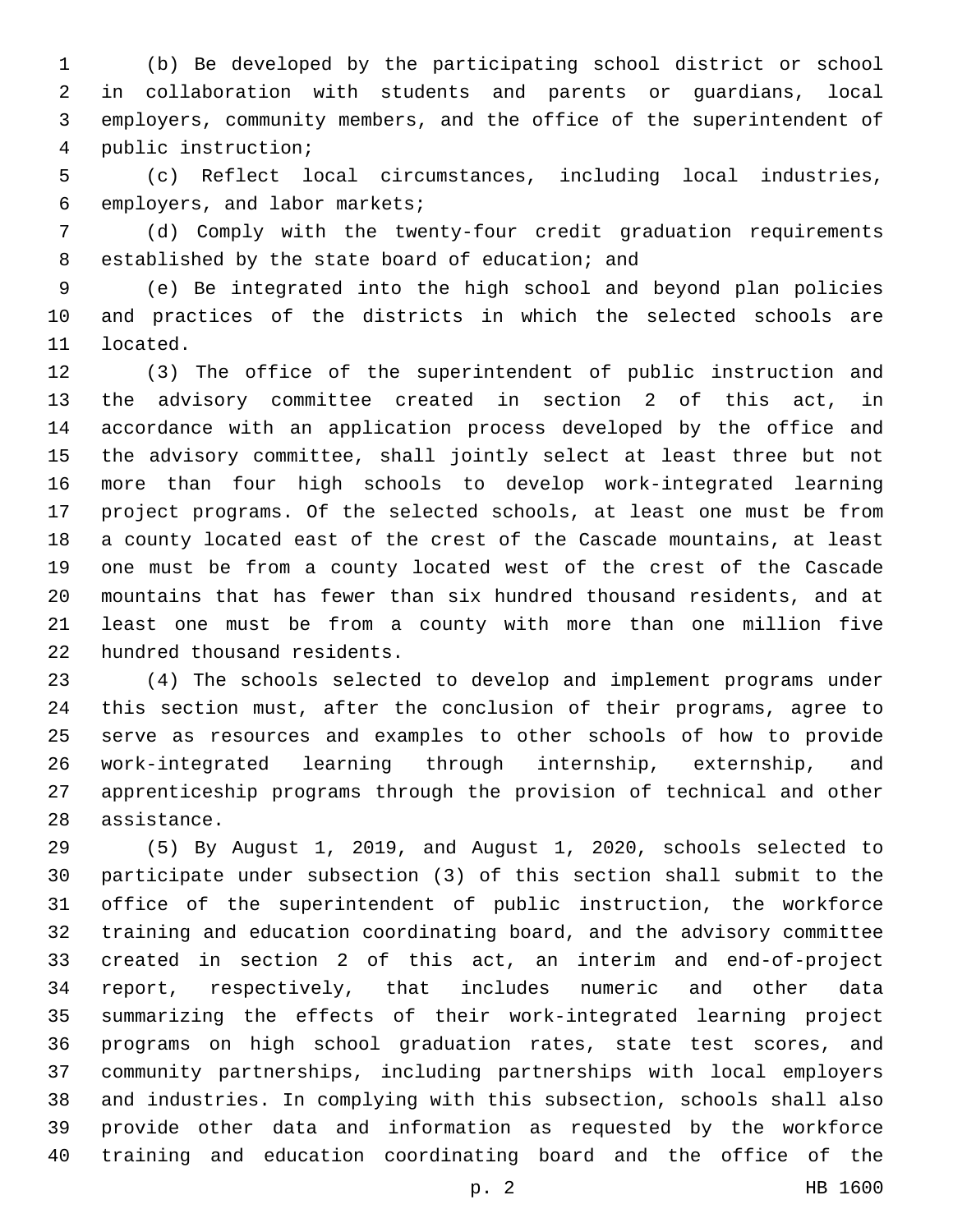superintendent of public instruction in accordance with section 3 of 2 this act.

(6) This section expires September 1, 2021.3

 NEW SECTION. **Sec. 2.** A new section is added to chapter 28C.18 5 RCW to read as follows:

 (1) Subject to the availability of amounts appropriated for this specific purpose, the board shall convene a work-integrated learning advisory committee to provide advice to the legislature and the education and workforce sectors on creating opportunities for students to: Explore and understand a wide range of career-related 11 opportunities through applied learning; engage with industry mentors; 12 and plan for career and college success.

13 (2) The committee shall:

 (a) In accordance with section 1(3) of this act, assist the office of the superintendent of public instruction in the development of an application process and the selection of high schools to participate in the pilot project established in section 1 of this 18 act;

 (b) Advise the superintendent of public instruction and the board on the development and implementation of work-integrated 21 instructional programs;

 (c) Review the instructional programs of schools selected to develop and implement work-integrated learning project programs under 24 section 1 of this act;

 (d) Analyze barriers to statewide adoption of work-integrated and 26 career-related learning opportunities and instructional programs;

 (e) Recommend policies to implement work-integrated and career- related strategies that increase college and career readiness of students statewide. Policies recommended under this subsection (2)(e) may include, but are not limited to, policies related to the completion of remedial courses required by colleges and universities; and

 (f) Consult with individuals from the public and private sectors with expertise in career and technical education and work-integrated training, including representatives of labor unions, professional technical organizations, and business and industry.

 (3) The committee must, at a minimum, be composed of the 38 following members: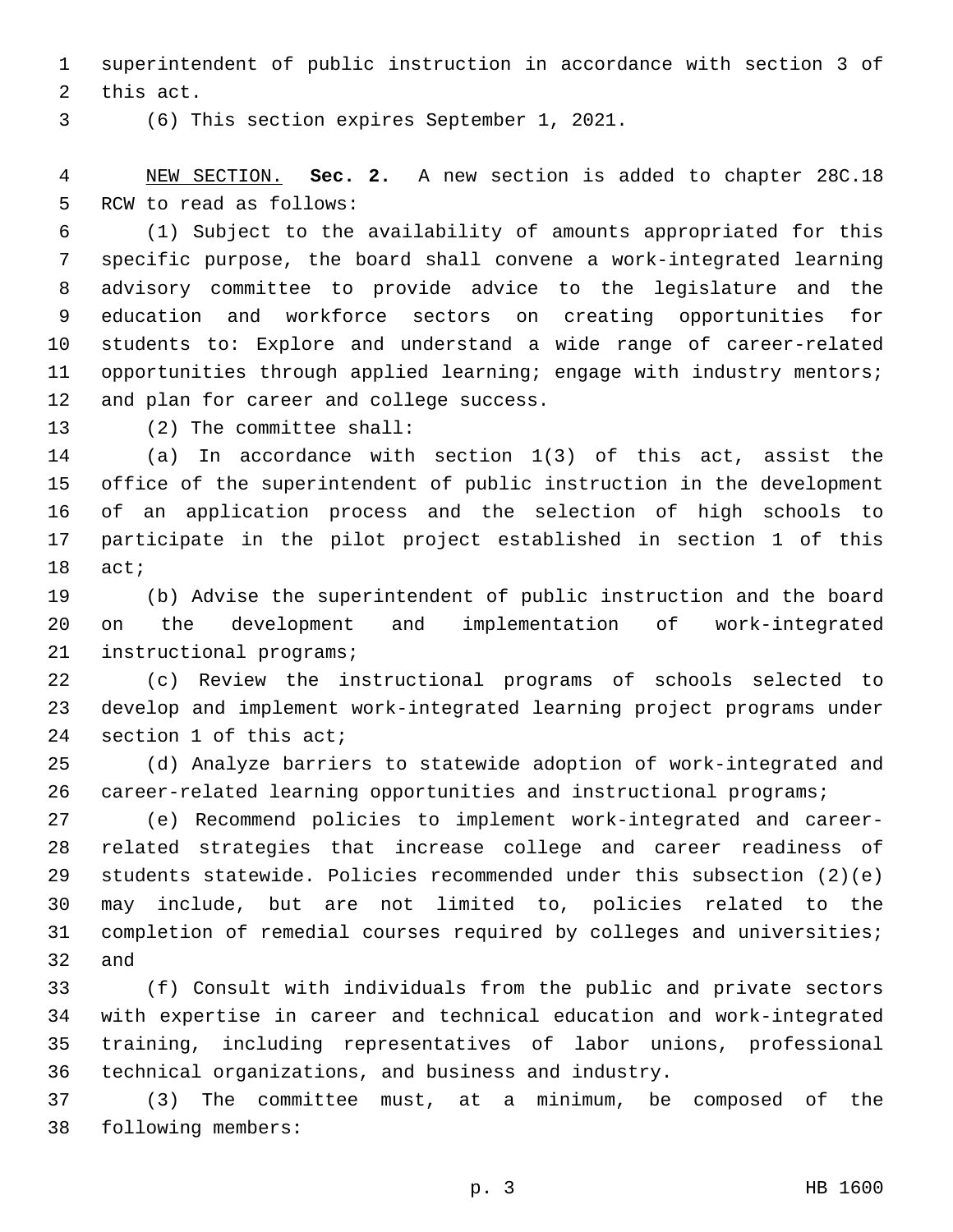(a) One member from each of the two largest caucuses of the senate, appointed by the majority and minority leaders of the senate;

 (b) One member from each of the two largest caucuses of the house of representatives, appointed by the speaker of the house of 5 representatives;

 (c) The superintendent of public instruction or the 7 superintendent's designee;

 (d) One educator representing the K-12 career and technical education sector, appointed by the superintendent of public instruction, as determined from recommendations of the association 11 for career and technical education;

 (e) One school counselor appointed by the superintendent of public instruction, as determined from recommendations of the school 14 counselor association;

 (f) One educator representing the community and technical colleges, appointed by the state board for community and technical 17 colleges;

 (g) One member of the governor's office specializing in career and technical education and workforce needs, appointed by the 20 governor;

 (h) One member of the workforce training and education 22 coordinating board;

 (i) One or more members from employers representing manufacturing 24 and industry, as determined by the committee; and

 (j) Other members with specialized expertise, as determined by 26 the committee.

 (4) The chair or cochairs of the committee must be selected by 28 the members of the committee.

 (5) Staff support for the committee must be provided by the board.30

 (6) The committee shall report its findings and recommendations to the superintendent of public instruction, the state board for community and technical colleges, the state board of education, and, in accordance with RCW 43.01.036, the education committees and economic development committees of the house of representatives and 36 the senate by July 1, 2021.

37 (7) This section expires September 1, 2021.

 NEW SECTION. **Sec. 3.** A new section is added to chapter 28C.18 39 RCW to read as follows: